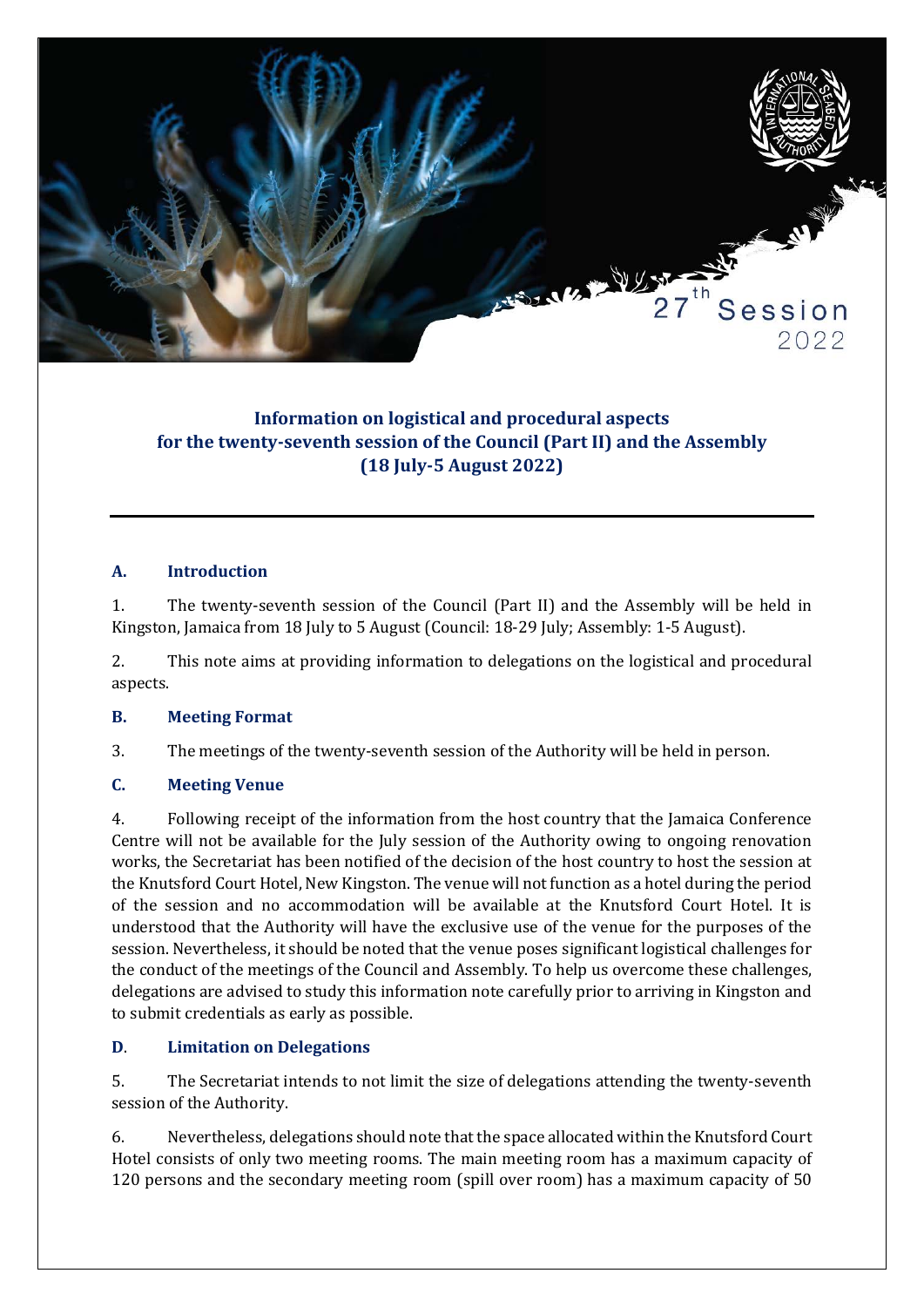persons. In the light of this, exceptional seating arrangements may need to be imposed and it may be necessary to limit the number of persons in the room at any one time.

7. For the Council meetings, delegations of States will be seated in the main meeting room. Priority will be given to seating two representatives for each delegation in the main meeting room. Observers (inter-governmental organizations and non-governmental organizations) will be seated in the secondary meeting room and priority will be given to seating one person for each delegation.

8. For the Assembly, priority in the main meeting room will be given to seating one representative of each State delegation that has submitted credentials to the Secretariat in line with paragraph 10 below. Seating may be adjusted according to actual attendance. Observers to the Assembly (inter-governmental organizations and non-governmental organizations) will be seated in the secondary meeting room and priority will be given to seating one person for each delegation.

## **E. Access for People with Disabilities**

9. Representatives with disabilities who require accessible seating during the meetings are kindly requested to bring this to the attention of the Secretariat as soon as possible via email at [secretary-general@isa.org.jm.](mailto:secretary-general@isa.org.jm)

## **F. Procedural Aspects of the Meeting**

## *Credentials*

10. Delegations are kindly requested to send their credentials in pdf format to the Secretariat via email to [secretary-general@isa.org.jm](mailto:secretary-general@isa.org.jm) as soon as possible, and not later than 12:00pm on 15 July 2022 (Jamaica time) for the meetings of the Council and 12:00pm on 29 July 2022 for the meetings of the Assembly in the following formats:

- a scanned copy of the formal credentials issued by the Head of State or Government, by the Minister for Foreign Affairs or a person authorized by the Minister; or
- a scanned copy of a duly signed communication such as a note verbale from either the respective Ministry of Foreign Affairs, or the Permanent Mission to the International Seabed Authority or the Permanent Mission to the United Nations, containing provisional information concerning the appointment of representatives participating in the twentyseventh session, pending the submission of the formal credentials.

11. Members of the Authority are kindly requested to bring original hard copy credentials to the secretariat on the first day of the Meetings of the Council and the Assembly. Submission of original credentials will be at a desk located in the Protocol and Credentials area at the Knutsford Court Hotel. For any specific questions on credentials, please kindly contact the Secretariat by email a[t secretary-general@isa.org.jm.](mailto:secretary-general@isa.org.jm) For purposes of allocating limited seating, it will be helpful to the Secretariat to receive indications of delegation sizes as early as possible.

## *Accreditation of Observers*

12. Observers referred to in rule 82 of the Rules of Procedure of the Assembly are invited to transmit by email to the Secretariat at [secretary-general@isa.org.jm](mailto:secretary-general@isa.org.jm) the name of the representative(s) who will form part of the delegation, as soon as possible and no later than 12:00pm on 15 July 2022 (Jamaica time) for the meetings of the Council and 12:00pm on 29 July 2022 for the meetings of the Assembly. For any specific questions on accreditations, please contact the Secretariat by email at [secretary-general@isa.org.jm.](mailto:secretary-general@isa.org.jm) Observers are advised that the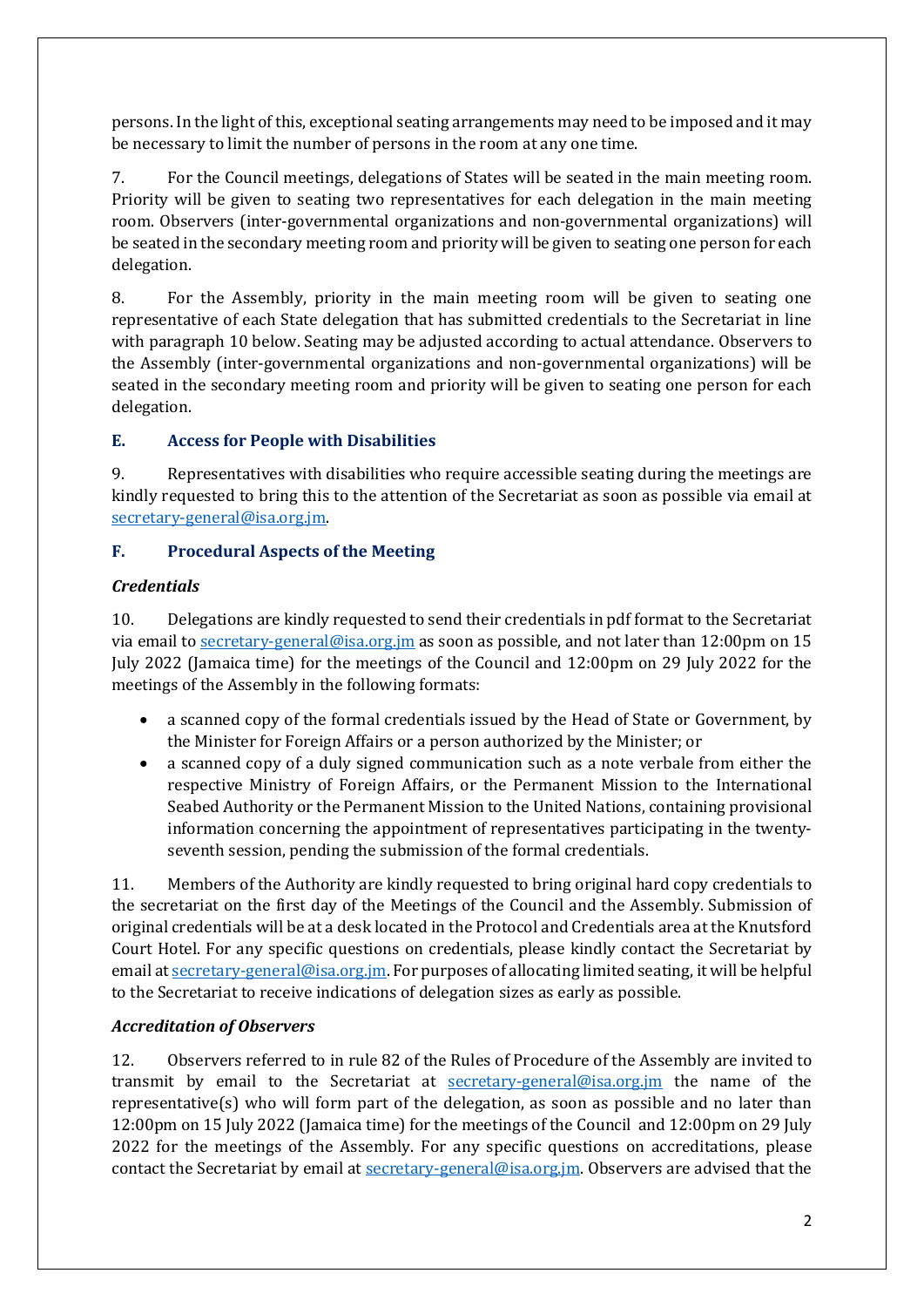note verbale No. ISBA/EOSG/2022/082 which was sent to Members and copied to Observers serves as notification to both for invitation purposes.

## *Pass*

13. For access to the meeting rooms at the Knutsford Court Hotel, it is necessary to have a valid pass. Delegations are reminded to collect their passes at the desk in the Protocol and Credentials area at the Knutsford Court Hotel.

## *Documentation and Interpretation*

14. The meetings of the twenty-seventh session will be paperless. Delegates are invited to use their portable devices to access all documentation. Pre-session and in-session documents will be made available on the Authority's website [\(https://isa.org.jm/sessions/27th-session-2022\)](https://isa.org.jm/sessions/27th-session-2022). Access to a secured WiFi connection will be provided.

## *Statements*

15. In line with past practice, statements made during the meetings shared with the Secretariat [\(council@isa.org.jm](mailto:council@isa.org.jm) for the Council meetings, and [assembly@isa.org.jm](mailto:assembly@isa.org.jm) for the Assembly meetings) , including longer versions, will be posted on the website of the Authority, unless indicated otherwise.

16. The President of the Council and the President of the Assembly may announce additional information to delegations on the organization of the discussions once the meetings begin.

## **G. Meeting Services and Other Arrangements**

## *Meeting Journal*

17. The journals for the meetings of the Council and the Assembly will be posted on the Authority's website<https://isa.org.jm/sessions/27th-session-2022> at 8 pm daily.

### *ISA Web TV*

18. The meetings of the Council and the Assembly will be streamed online, and in all official languages of the Authority, at [https://www.isa.org.jm/index.php/web-tv.](https://www.isa.org.jm/index.php/web-tv)

### *Side Events*

19. Due to the limitations imposed by the meeting venue, no side event can be accommodated at the Knutsford Court Hotel.

### *Meetings of Regional Groups*

20. Rooms will be provided for regional group meetings, subject to availability.

### **H. Medical Services**

21. During the meetings, a medical team will be on standby to assist delegates. For any medical need, delegates are kindly encouraged to notify the Security and Facilities Unit of the Authority by telephone at 876-838-3902 or email [sphinn@isa.org.jm](mailto:sphinn@isa.org.jm) and the United Nations Department of Safety and Security (UNDSS) Jamaica email: [Lincoln.campbell@un.org](mailto:Lincoln.campbell@un.org) or [Lance.smith@un.org.](mailto:Lance.smith@un.org)